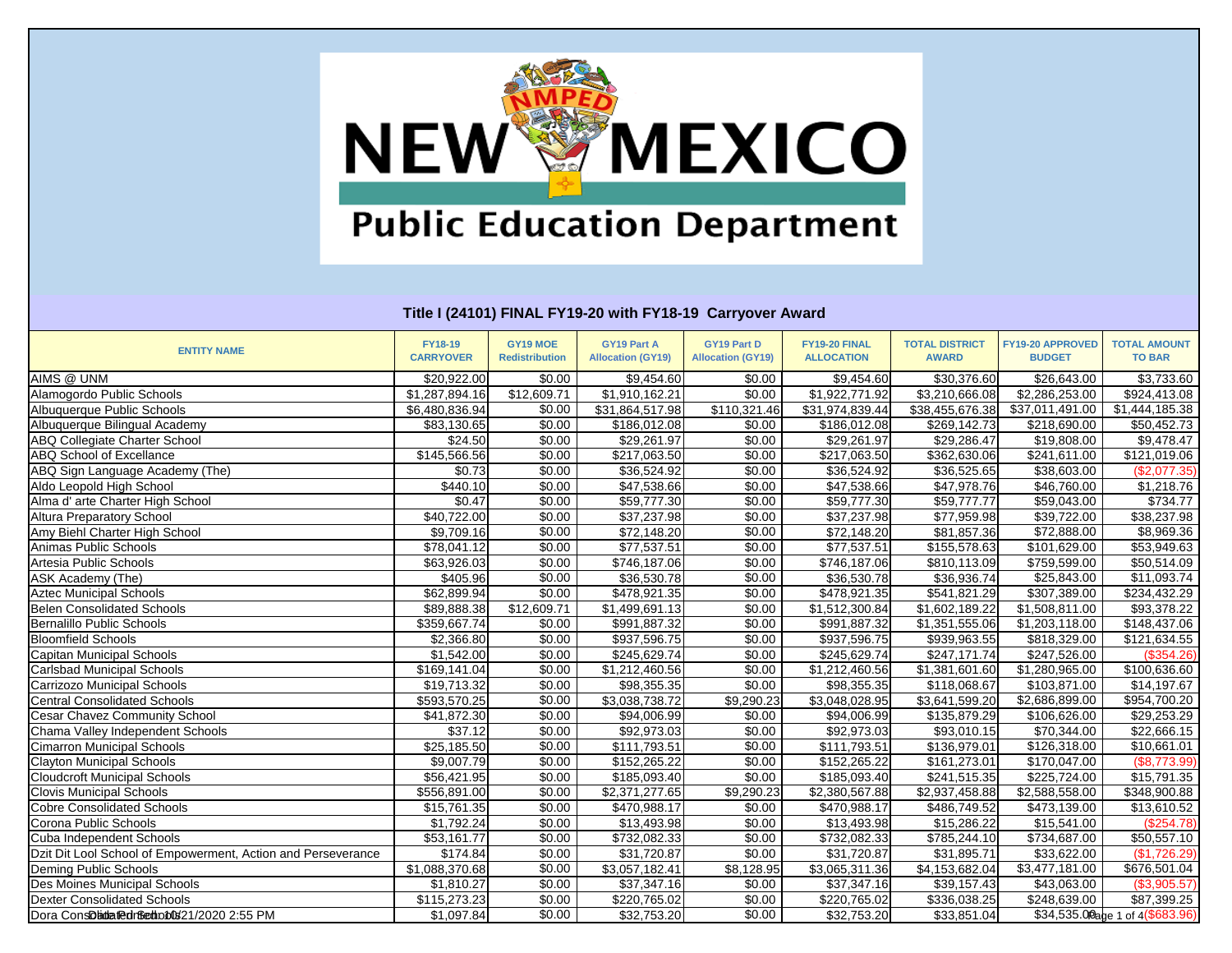

| <b>ENTITY NAME</b>                                   | <b>FY18-19</b><br><b>CARRYOVER</b> | GY19 MOE<br><b>Redistribution</b> | <b>GY19 Part A</b><br><b>Allocation (GY19)</b> | <b>GY19 Part D</b><br><b>Allocation (GY19)</b> | FY19-20 FINAL<br><b>ALLOCATION</b> | <b>TOTAL DISTRICT</b><br><b>AWARD</b> | FY19-20 APPROVED<br><b>BUDGET</b> | <b>TOTAL AMOUNT</b><br><b>TO BAR</b> |
|------------------------------------------------------|------------------------------------|-----------------------------------|------------------------------------------------|------------------------------------------------|------------------------------------|---------------------------------------|-----------------------------------|--------------------------------------|
| Dulce Independent Schools                            | \$71,536.54                        | \$0.00                            | \$297,039.11                                   | \$0.00                                         | \$297,039.11                       | \$368,575.65                          | \$390,737.00                      | (\$22,161.35)                        |
| <b>Elida Municipal Schools</b>                       | \$719.20                           | \$0.00                            | \$12,340.16                                    | \$0.00                                         | \$12,340.16                        | \$13,059.36                           | \$24,940.00                       | (\$11,880.64)                        |
| Española Public Schools                              | \$1,110,662.10                     | \$0.00                            | \$1,769,303.48                                 | \$0.00                                         | \$1,769,303.48                     | $\overline{$2,879,965.58}$            | \$2,266,611.00                    | \$613,354.58                         |
| <b>Estancia Municipal Schools</b>                    | \$89,695.21                        | \$0.00                            | \$190,557.58                                   | \$0.00                                         | \$190,557.58                       | \$280,252.79                          | \$254,482.00                      | \$25,770.79                          |
| <b>Estancia Valley Classical Academy</b>             | \$36,347.47                        | \$0.00                            | \$77,992.68                                    | \$0.00                                         | \$77,992.68                        | \$114,340.15                          | \$67,050.00                       | \$47,290.15                          |
| Eunice Public Schools                                | \$16,364.48                        | \$0.00                            | \$211,254.42                                   | \$0.00                                         | \$211,254.42                       | \$227,618.90                          | \$241,002.00                      | (\$13,383.10)                        |
| <b>Explore Academy</b>                               | \$61.00                            | \$0.00                            | \$59,629.35                                    | \$0.00                                         | \$59,629.35                        | \$59,690.35                           | \$72,026.00                       | (\$12,335.65)                        |
| <b>Farmington Municipal Schools</b>                  | \$635,057.17                       | \$0.00                            | \$2,721,391.94                                 | \$27,870.68                                    | \$2,749,262.62                     | \$3,384,319.79                        | $\overline{$2,742,757.00}$        | \$641,562.79                         |
| <b>Floyd Municipal Schools</b>                       | \$216.63                           | \$0.00                            | \$35,911.77                                    | \$0.00                                         | \$35,911.77                        | \$36,128.40                           | \$38,276.00                       | (\$2,147.60)                         |
| Fort Sumner Municipal Schools                        | \$33,692.70                        | \$0.00                            | \$106,162.15                                   | \$0.00                                         | \$106,162.15                       | \$139,854.85                          | \$110,850.00                      | \$29,004.85                          |
| Gadsden Independent Schools                          | $\sqrt{4,390,180.67}$              | \$0.00                            | \$9,594,800.44                                 | \$0.00                                         | \$9,594,800.44                     | \$13,984,981.11                       | $\overline{$9,970,855.00}$        | \$4,014,126.11                       |
| <b>Gallup-McKinley County Schools</b>                | $\overline{\$1,044,702.87}$        | \$0.00                            | \$8,700,358.12                                 | \$0.00                                         | $\overline{$8,700,358.12}$         | \$9,745,060.99                        | \$8,949,312.00                    | \$795,748.99                         |
| <b>Grady Municipal Schools</b>                       | \$11,174.00                        | \$0.00                            | \$11,993.43                                    | \$0.00                                         | \$11,993.43                        | \$23,167.43                           | \$25,689.00                       | (\$2,521.57)                         |
| <b>Grants/Cibola County Schools</b>                  | \$280,270.16                       | \$0.00                            | \$2,011,962.08                                 | \$0.00                                         | \$2,011,962.08                     | $\overline{$2,292,232.24}$            | $\overline{\$1,853,495.00}$       | \$438,737.24                         |
| <b>Hagerman Municipal Schools</b>                    | \$18,484.01                        | \$0.00                            | \$132,375.54                                   | \$0.00                                         | \$132,375.54                       | \$150,859.55                          | \$133,616.00                      | \$17,243.55                          |
| <b>Hatch Valley Public Schools</b>                   | \$81,281.44                        | \$0.00                            | \$804,379.88                                   | \$0.00                                         | \$804,379.88                       | \$885,661.32                          | \$810,169.00                      | \$75,492.32                          |
| <b>Hobbs Municipal Schools</b>                       | \$1,639,331.47                     | \$0.00                            | \$2,821,050.98                                 | \$0.00                                         | \$2,821,050.98                     | \$4,460,382.45                        | \$3,064,825.00                    | \$1,395,557.45                       |
| <b>Hondo Valley Public Schools</b>                   | \$25.35                            | \$0.00                            | \$47,409.94                                    | \$0.00                                         | $\overline{$}47,409.94$            | \$47,435.29                           | \$46,691.00                       | \$744.29                             |
| Horizon Academy West                                 | \$14,616.34                        | \$0.00                            | \$137,776.12                                   | \$0.00                                         | \$137,776.12                       | \$152,392.46                          | \$155,684.00                      | (\$3,291.54)                         |
| Hozho Academy                                        | \$13.68                            | \$0.00                            | \$129,916.34                                   | \$0.00                                         | \$129,916.34                       | \$129,930.02                          | \$48,257.00                       | \$81,673.02                          |
| J. Paul Taylor Academy                               | \$9,110.76                         | \$0.00                            | \$42,219.18                                    | \$0.00                                         | \$42,219.18                        | \$51,329.94                           | \$37,580.00                       | $\sqrt{$13,749.94}$                  |
| Jal Public Schools                                   | \$5,401.14                         | \$0.00                            | \$45,604.62                                    | \$0.00                                         | \$45,604.62                        | \$51,005.76                           | \$51,622.00                       | (\$616.24)                           |
| Jemez Mountain Public Schools                        | $\overline{$97,100.21}$            | \$0.00                            | \$183,284.98                                   | \$0.00                                         | \$183,284.98                       | \$280,385.19                          | \$216,948.00                      | \$63,437.19                          |
| Jemez Valley Public Schools                          | \$103,868.97                       | \$0.00                            | \$157,524.33                                   | \$0.00                                         | \$157,524.33                       | \$261,393.30                          | \$154,940.00                      | \$106,453.30                         |
| La Academia Dolores Huerta                           | \$0.00                             | \$0.00                            | \$58,712.68                                    | \$0.00                                         | \$58,712.68                        | \$58,712.68                           | \$76,603.00                       | (\$17,890.32)                        |
| La Tierra Montessori School of the Arts and Sciences | \$14,338.57                        | \$0.00                            | \$38,292.41                                    | \$0.00                                         | \$38,292.41                        | \$52,630.98                           | \$40,248.00                       | \$12,382.98                          |
| <b>Lake Arthur Municipal Schools</b>                 | \$9,842.12                         | \$0.00                            | \$37,124.60                                    | \$0.00                                         | \$37,124.60                        | \$46,966.72                           | \$37,810.00                       | \$9,156.72                           |
| Las Cruces Public Schools                            | \$1,705,853.63                     | \$0.00                            | \$9,058,306.90                                 | \$214,836.52                                   | \$9,273,143.42                     | \$10,978,997.05                       | \$10,344,527.00                   | \$634,470.05                         |
| as Montañas Charter School                           | \$9,989.29                         | \$0.00                            | \$85,762.88                                    | \$0.00                                         | \$85,762.88                        | \$95,752.17                           | \$68,535.00                       | \$27,217.17                          |
| as Vegas City Public Schools                         | \$24,724.00                        | \$0.00                            | \$599,093.95                                   | \$0.00                                         | \$599,093.95                       | \$623,817.95                          | \$708,619.00                      | (\$84,801.05)                        |
| ogan Municipal Schools                               | \$5,001.58                         | \$0.00                            | \$35,221.02                                    | \$0.00                                         | \$35,221.02                        | \$40,222.60                           | \$34,687.00                       | \$5,535.60                           |
| ordsburg Municipal Schools                           | \$51,766.81                        | \$0.00                            | \$252,793.94                                   | \$0.00                                         | \$252,793.94                       | \$304,560.75                          | \$308,624.00                      | (\$4,063.25)                         |
| Los Alamos Public Schools                            | \$17,791.72                        | \$0.00                            | \$53,242.90                                    | \$0.00                                         | \$53,242.90                        | \$71,034.62                           | \$52,382.00                       | \$18,652.62                          |
| Los Lunas Public Schools                             | \$235,075.21                       | \$0.00                            | \$1,943,501.33                                 | \$0.00                                         | \$1,943,501.33                     | \$2,178,576.54                        | \$2,031,747.00                    | \$146,829.54                         |
| Loving Municipal Schools                             | \$32,974.42                        | \$0.00                            | \$93,549.00                                    | \$0.00                                         | \$93,549.00                        | \$126,523.42                          | \$107,732.00                      | \$18,791.42                          |
| Lovington Mateic Pointechton 81/2020 2:55 PM         | \$350,716.85                       | \$0.00                            | \$737,063.91                                   | \$5,806.39                                     | \$742,870.30                       | \$1,093,587.15                        |                                   | \$910,259.00age 2\$183,328.15        |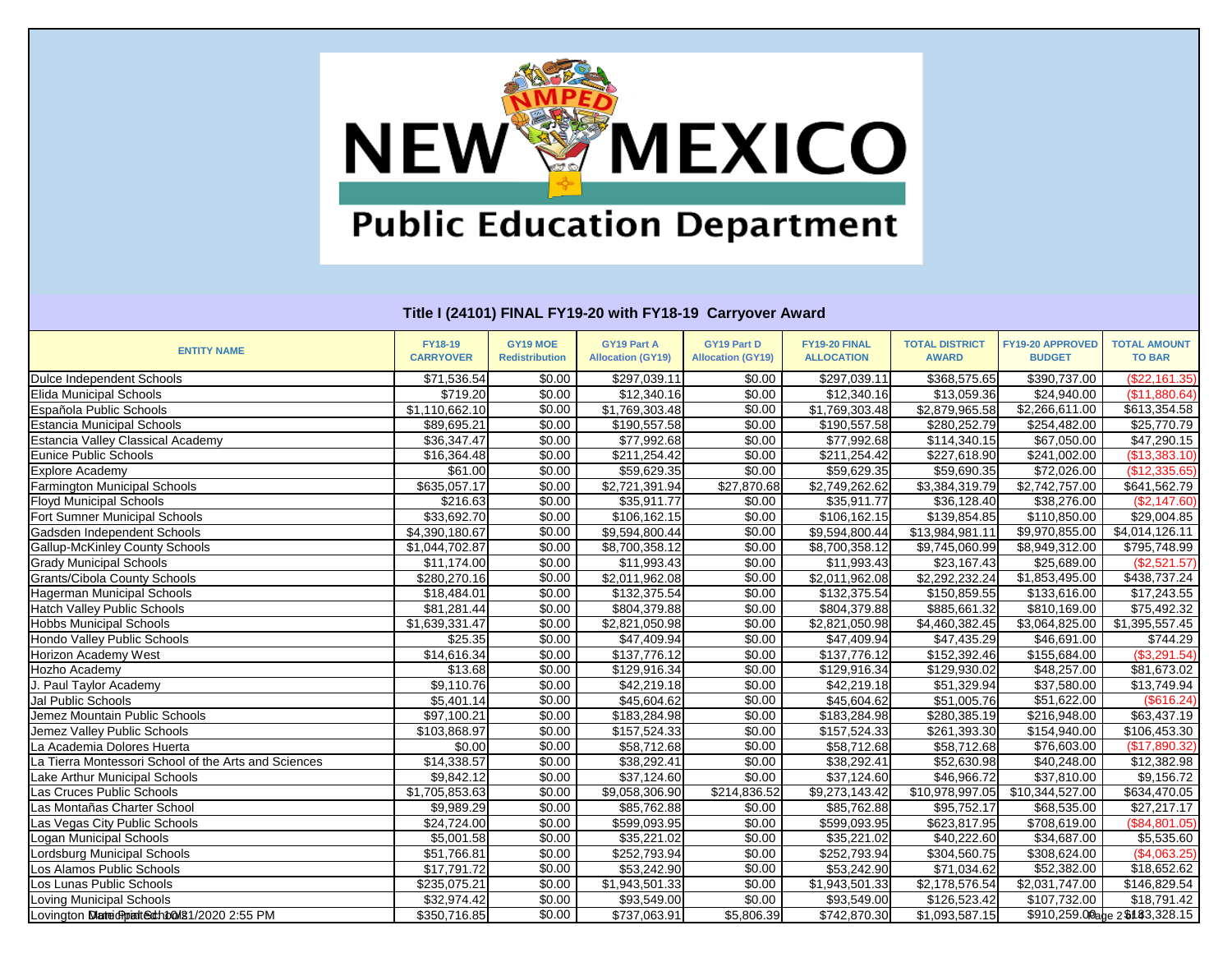

| <b>ENTITY NAME</b>                             | <b>FY18-19</b><br><b>CARRYOVER</b> | GY19 MOE<br><b>Redistribution</b> | <b>GY19 Part A</b><br><b>Allocation (GY19)</b> | <b>GY19 Part D</b><br><b>Allocation (GY19)</b> | FY19-20 FINAL<br><b>ALLOCATION</b> | <b>TOTAL DISTRICT</b><br><b>AWARD</b> | FY19-20 APPROVED<br><b>BUDGET</b> | <b>TOTAL AMOUNT</b><br><b>TO BAR</b> |
|------------------------------------------------|------------------------------------|-----------------------------------|------------------------------------------------|------------------------------------------------|------------------------------------|---------------------------------------|-----------------------------------|--------------------------------------|
| Magdalena Municipal Schools                    | \$37,409.68                        | \$0.00                            | \$286,589.08                                   | \$0.00                                         | \$286,589.08                       | \$323,998.76                          | \$282,206.00                      | $\overline{$41,792.76}$              |
| <b>Maxwell Municipal Schools</b>               | \$3,627.72                         | \$0.00                            | \$29,475.19                                    | \$0.00                                         | \$29,475.19                        | \$33,102.91                           | \$35,971.00                       | (\$2,868.09)                         |
| McCurdy Charter School                         | \$61,895.07                        | \$0.00                            | \$160,848.62                                   | \$0.00                                         | \$160,848.62                       | \$222,743.69                          | \$206,977.00                      | \$15,766.69                          |
| Media Arts Collaborative Charter School        | \$924.34                           | \$0.00                            | \$75,767.53                                    | \$0.00                                         | \$75,767.53                        | \$76,691.87                           | \$74,517.00                       | \$2,174.87                           |
| <b>Melrose Municipal Schools</b>               | \$7,247.16                         | \$0.00                            | \$39,980.86                                    | \$0.00                                         | \$39,980.86                        | \$47,228.02                           | \$40,083.00                       | \$7,145.02                           |
| <b>Mesa Vista Consolidated Schools</b>         | \$63.19                            | \$0.00                            | \$133,366.67                                   | \$0.00                                         | \$133,366.67                       | \$133,429.86                          | \$182,068.00                      | (\$48,638.14)                        |
| Middle College High School                     | $\sqrt{$0.00}$                     | \$0.00                            | \$27,340.87                                    | \$0.00                                         | \$27,340.87                        | \$27,340.87                           | \$0.00                            | \$27,340.87                          |
| Mission Achievement and Success Charter School | \$201,896.76                       | \$0.00                            | \$531,193.08                                   | \$0.00                                         | \$531,193.08                       | \$733,089.84                          | \$577,380.00                      | \$155,709.84                         |
| Monte del Sol Charter School                   | \$22,450.85                        | \$0.00                            | \$67,611.82                                    | $\sqrt{$0.00}$                                 | \$67,611.82                        | \$90,062.67                           | \$73,654.00                       | \$16,408.67                          |
| Montessori Elementary School (The)             | \$20,767.22                        | \$0.00                            | \$40,177.08                                    | \$0.00                                         | \$40,177.08                        | \$60,944.30                           | \$45,135.00                       | \$15,809.30                          |
| Mora Independent Schools                       | \$28,066.21                        | \$0.00                            | \$133,050.17                                   | \$0.00                                         | \$133,050.17                       | \$161,116.38                          | \$161,030.00                      | \$86.38                              |
| Moriarty-Edgewood School District              | $\overline{$355,290.20}$           | \$0.00                            | \$670,411.03                                   | \$0.00                                         | $\overline{$670,411.03}$           | \$1,025,701.23                        | \$730,116.00                      | \$295,585.23                         |
| Mountainair Public Schools                     | \$82,249.69                        | \$0.00                            | \$201,702.95                                   | \$0.00                                         | \$201,702.95                       | \$283,952.64                          | \$151,029.00                      | \$132,923.64                         |
| New America School of Las Cruces               | \$0.00                             | \$0.00                            | \$55,252.02                                    | \$0.00                                         | \$55,252.02                        | \$55,252.02                           | \$71,563.00                       | (\$16,310.98)                        |
| <b>New Mexico Connections Academy</b>          | \$46,959.67                        | \$0.00                            | \$339,018.49                                   | \$0.00                                         | \$339,018.49                       | \$385,978.16                          | \$384,579.00                      | \$1,399.16                           |
| New Mexico School for the Arts                 | \$2,111.25                         | \$0.00                            | \$18,795.33                                    | \$0.00                                         | \$18,795.33                        | \$20,906.58                           | \$15,364.00                       | \$5,542.58                           |
| North Valley Academy                           | \$983.96                           | \$0.00                            | \$168,924.12                                   | \$0.00                                         | \$168,924.12                       | \$169,908.08                          | \$191,971.00                      | (\$22,062.92)                        |
| Pecos Independent School District              | \$8,190.31                         | \$0.00                            | \$191,890.78                                   | \$0.00                                         | \$191,890.78                       | \$200,081.09                          | $\overline{$201,138.00}$          | (\$1,056.91)                         |
| Peñasco Independent Schools                    | \$60,698.82                        | \$0.00                            | \$197,128.50                                   | \$0.00                                         | \$197,128.50                       | \$257,827.32                          | \$252,686.00                      | \$5,141.32                           |
| Pojoaque Valley Public Schools                 | \$154,402.07                       | \$0.00                            | \$381,187.58                                   | \$0.00                                         | \$381,187.58                       | \$535,589.65                          | \$382,104.00                      | \$153,485.65                         |
| <b>Portales Municipal Schools</b>              | \$229,919.15                       | \$0.00                            | \$1,103,996.82                                 | \$8,128.95                                     | \$1,112,125.77                     | \$1,342,044.92                        | \$1,069,884.00                    | \$272,160.92                         |
| Quemado Independent Schools                    | \$65,393.34                        | \$0.00                            | \$158,588.85                                   | \$0.00                                         | \$158,588.85                       | \$223,982.19                          | \$190,792.00                      | \$33,190.19                          |
| Questa Independent Schools                     | \$30,771.56                        | \$0.00                            | \$175,256.39                                   | \$0.00                                         | \$175,256.39                       | \$206,027.95                          | \$199,844.00                      | \$6,183.95                           |
| Raices del Saber Xinachtli Community School    | \$0.00                             | \$0.00                            | \$13,211.70                                    | \$0.00                                         | \$13,211.70                        | \$13,211.70                           | \$0.00                            | \$13,211.70                          |
| <b>Raton Public Schools</b>                    | \$128,062.52                       | \$0.00                            | \$327,956.54                                   | \$0.00                                         | \$327,956.54                       | \$456,019.06                          | \$339,072.00                      | \$116,947.06                         |
| Red River Valley Charter School                | \$11,862.53                        | \$0.00                            | \$47,012.50                                    | \$0.00                                         | \$47,012.50                        | \$58,875.03                           | \$74,206.00                       | (\$15,330.97)                        |
| Reserve Independent Schools                    | \$3,010.02                         | \$0.00                            | \$79,188.97                                    | \$0.00                                         | \$79,188.97                        | \$82,198.99                           | \$83,474.00                       | (\$1,275.01)                         |
| Rio Rancho Public Schools                      | \$145,458.51                       | \$0.00                            | \$2,297,985.92                                 | \$0.00                                         | \$2,297,985.92                     | \$2,443,444.43                        | \$2,622,343.00                    | $($ \$178,898.57)                    |
| Roots and Wings Community School               | \$32.54                            | \$0.00                            | \$21,469.16                                    | \$0.00                                         | \$21,469.16                        | \$21,501.70                           | \$23,020.00                       | (\$1,518.30)                         |
| Roswell Independent Schools                    | \$1,637,577.02                     | \$0.00                            | \$3,633,811.68                                 | $\overline{$13,935.35}$                        | \$3,647,747.04                     | $\overline{\$5,}285,324.06$           | \$4,156,486.00                    | \$1,128,838.06                       |
| <b>Roy Municipal Schools</b>                   | \$4,217.99                         | \$0.00                            | \$1,336.45                                     | \$0.00                                         | \$1,336.45                         | \$5,554.44                            | \$14,003.00                       | (\$8,448.56)                         |
| <b>Ruidoso Municipal Schools</b>               | \$233,259.78                       | \$0.00                            | \$563,442.56                                   | \$0.00                                         | \$563,442.56                       | \$796,702.34                          | \$607,160.00                      | \$189,542.34                         |
| San Jon Municipal Schools                      | \$963.89                           | \$0.00                            | \$34,298.80                                    | \$0.00                                         | \$34,298.80                        | \$35,262.69                           | \$38,132.00                       | (\$2,869.31)                         |
| Sandoval Academy of Bilingual Education        | $\overline{$}33,142.00$            | \$0.00                            | \$38,217.92                                    | \$0.00                                         | \$38,217.92                        | \$71,359.92                           | \$34,622.00                       | \$36,737.92                          |
| Santa Fe Public Schools                        | \$324,720.06                       | \$0.00                            | \$3,292,346.71                                 | \$34,838.36                                    | $\overline{$3,327,185.08}$         | \$3,651,905.14                        | \$3,502,311.00                    | \$149,594.14                         |
| Santa RosDater Bronitended 052 h/20180 2:55 PM | \$45,785.99                        | \$0.00                            | \$217,667.36                                   | \$0.00                                         | \$217,667.36                       | \$263,453.35                          |                                   | \$218,680.00age 3 o\$44,773.35       |